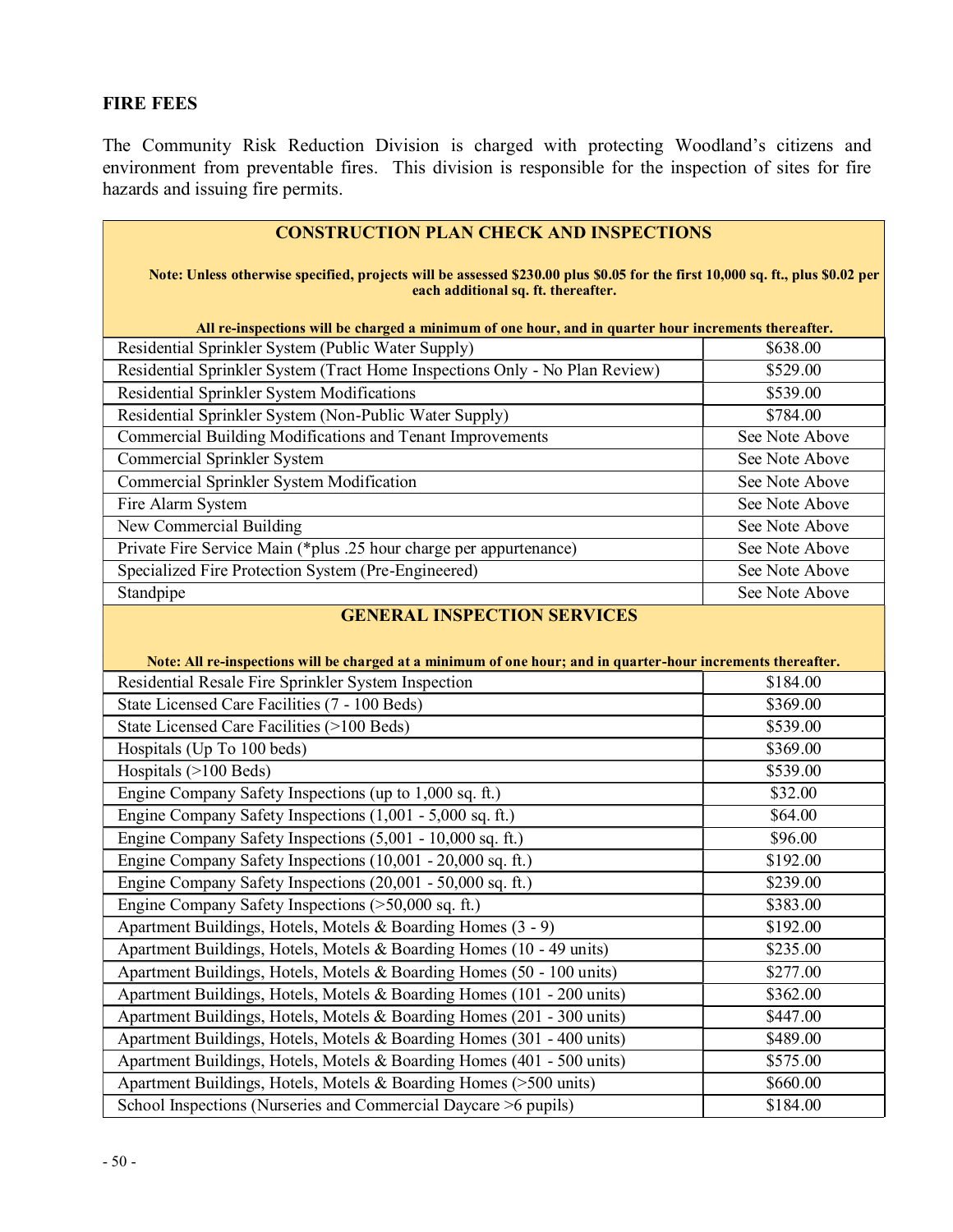#### GENERAL INSPECTION SERVICES - **CONTINUED**

#### Note: All re-inspections will be charged at a minimum of one hour; and in quarter-hour increments thereafter.

| Unclassified Inspection (per hour)             | \$184.00 |
|------------------------------------------------|----------|
| Residential Based State Licensed Care Facility | \$184.00 |
| Private or Private Elementary and High School  | \$184.00 |
| Business License Inspection                    | \$128.00 |

### FIRE CODE OPERATIONAL PERMITS

Note: To establish the total fire code permit fees, occupancies will initially be assessed the fire code permit that is most relevant to their operation (primary permit). Each additional applicable fire code permit will be assessed as a subsequent/additional permit.

| <b>Permit Type</b>                                  | <b>Primary Permit</b> | Secondary/<br>Additional<br>'ermi1 |
|-----------------------------------------------------|-----------------------|------------------------------------|
| <b>Aerosol Products</b>                             | \$227.00              | \$118.00                           |
| <b>Amusement Buildings</b>                          | \$227.00              | \$118.00                           |
| <b>Aviation Facilities</b>                          | \$227.00              | \$118.00                           |
| Carbon Dioxide Systems Used In Beverage Dispensing  | \$227.00              | \$118.00                           |
| Carnivals and Fairs                                 | \$227.00              | \$118.00                           |
| Cellulose Nitrate Storage                           | \$227.00              | \$118.00                           |
| <b>Combustible Dust Producing Operations</b>        | \$312.00              | \$203.00                           |
| Combustible Fiber Storage                           | \$227.00              | \$118.00                           |
| <b>Compressed Gases</b>                             | \$227.00              | \$118.00                           |
| <b>Covered Mall</b>                                 | \$312.00              | \$203.00                           |
| Cryogens                                            | \$227.00              | \$118.00                           |
| Dry Cleaning Plant                                  | \$227.00              | \$118.00                           |
| <b>Exhibits and Trade Shows</b>                     | \$312.00              | \$203.00                           |
| Explosives / Blasting Agents                        | \$312.00              | \$203.00                           |
| Fireworks Booths / Stands                           | \$199.00              | N/A                                |
| Flammable and Combustible Liquids                   | \$312.00              | \$203.00                           |
| Flammable Liquids Spraying and Dipping              | \$227.00              | \$118.00                           |
| Floor Finishing                                     | \$227.00              | \$118.00                           |
| Fruit and Crop Ripening                             | \$227.00              | \$118.00                           |
| Fumigation and Thermal Insecticide Fogging          | \$227.00              | \$118.00                           |
| Hazardous Materials                                 | \$227.00              | \$118.00                           |
| Hazardous Production Materials                      | \$312.00              | \$203.00                           |
| High Piled Combustible Storage                      | \$312.00              | \$203.00                           |
| Hot Work Welding                                    | \$227.00              | \$118.00                           |
| Industrial Ovens / Baking and Drying                | \$227.00              | \$118.00                           |
| Liquid Petroleum Gas (LPG)                          | \$227.00              | \$118.00                           |
| Liquid or Gas Fueled Vehicles in Assembly Buildings | \$227.00              | \$118.00                           |
| Lumber Yard                                         | \$312.00              | \$203.00                           |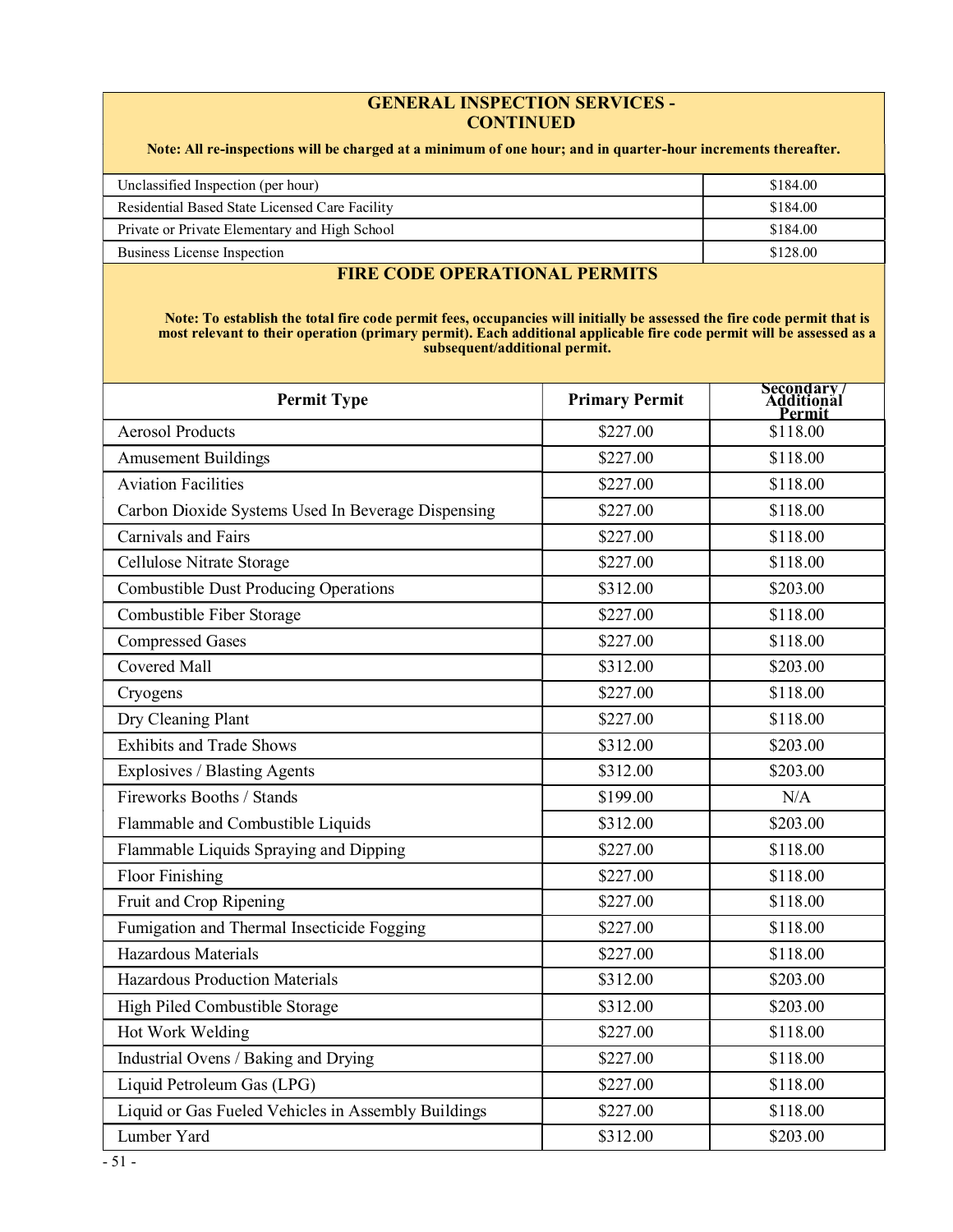### FIRE CODE OPERATIONAL PERMITS - CONTINUED

Note: To establish the total fire code permit fees, occupancies will initially be assessed the fire code permit that is most relevant to their operation (primary permit). Each additional applicable fire code permit will be assessed as a subsequent/additional permit.

| All re-inspections will be charged at a minimum of one hour; and in quarter-hour increments thereafter. |                       |                                                 |  |
|---------------------------------------------------------------------------------------------------------|-----------------------|-------------------------------------------------|--|
| <b>Permit Type</b>                                                                                      | <b>Primary Permit</b> | <b>Secondary</b><br><b>Additional</b><br>Permit |  |
| Magnesium Working                                                                                       | \$227.00              | \$118.00                                        |  |
| Miscellaneous Combustible Material Storage                                                              | \$227.00              | \$118.00                                        |  |
| <b>Miscellaneous Permits</b>                                                                            | \$312.00              | \$203.00                                        |  |
| Motor Vehicle Fuel Dispensing                                                                           | \$227.00              | \$118.00                                        |  |
| Open Flames and Candles                                                                                 | \$227.00              | \$118.00                                        |  |
| <b>Organic Coatings</b>                                                                                 | \$227.00              | \$118.00                                        |  |
| Places of Assembly                                                                                      | \$227.00              | \$118.00                                        |  |
| <b>Plant Extraction Systems</b>                                                                         | \$312.00              | \$203.00                                        |  |
| Private Fire Hydrants                                                                                   | \$227.00              | \$118.00                                        |  |
| Pyrotechnic Special Events (*plus hourly standby rate)                                                  | N/A                   | N/A                                             |  |
| <b>Pyroxylin Plastics</b>                                                                               | \$227.00              | \$118.00                                        |  |
| Radioactive Material                                                                                    | \$312.00              | \$203.00                                        |  |
| Refrigeration Equipment                                                                                 | \$227.00              | \$118.00                                        |  |
| Repair Garage                                                                                           | \$227.00              | \$118.00                                        |  |
| Rooftop Heliports                                                                                       | \$227.00              | \$118.00                                        |  |
| Storage of Scrap Tires and Tire Byproducts                                                              | \$312.00              | \$203.00                                        |  |
| Temporary Tents, Canopies and Membrane Structures                                                       | \$227.00              | \$118.00                                        |  |
| Tire Rebuilding Plants                                                                                  | \$312.00              | \$203.00                                        |  |
| Waste Handling (Wrecking Yards)                                                                         | \$227.00              | \$118.00                                        |  |
| <b>Wood Products</b>                                                                                    | \$312.00              | \$203.00                                        |  |
|                                                                                                         |                       |                                                 |  |

## INCIDENT RESPONSE AND INVESTIGATION FEES

| Engine**                     | \$140.00 / hour |
|------------------------------|-----------------|
| Ladder**                     | \$178.00 / hour |
| Rescue**                     | \$96.00 / hour  |
| Haz Mat**                    | \$62.00 / hour  |
| Chief Officer / Investigator | \$337.00 / hour |
| Captain                      | \$297.00 / hour |
| Engineer                     | \$262.00 / hour |
| Firefighter                  | \$210.00 / hour |
|                              |                 |